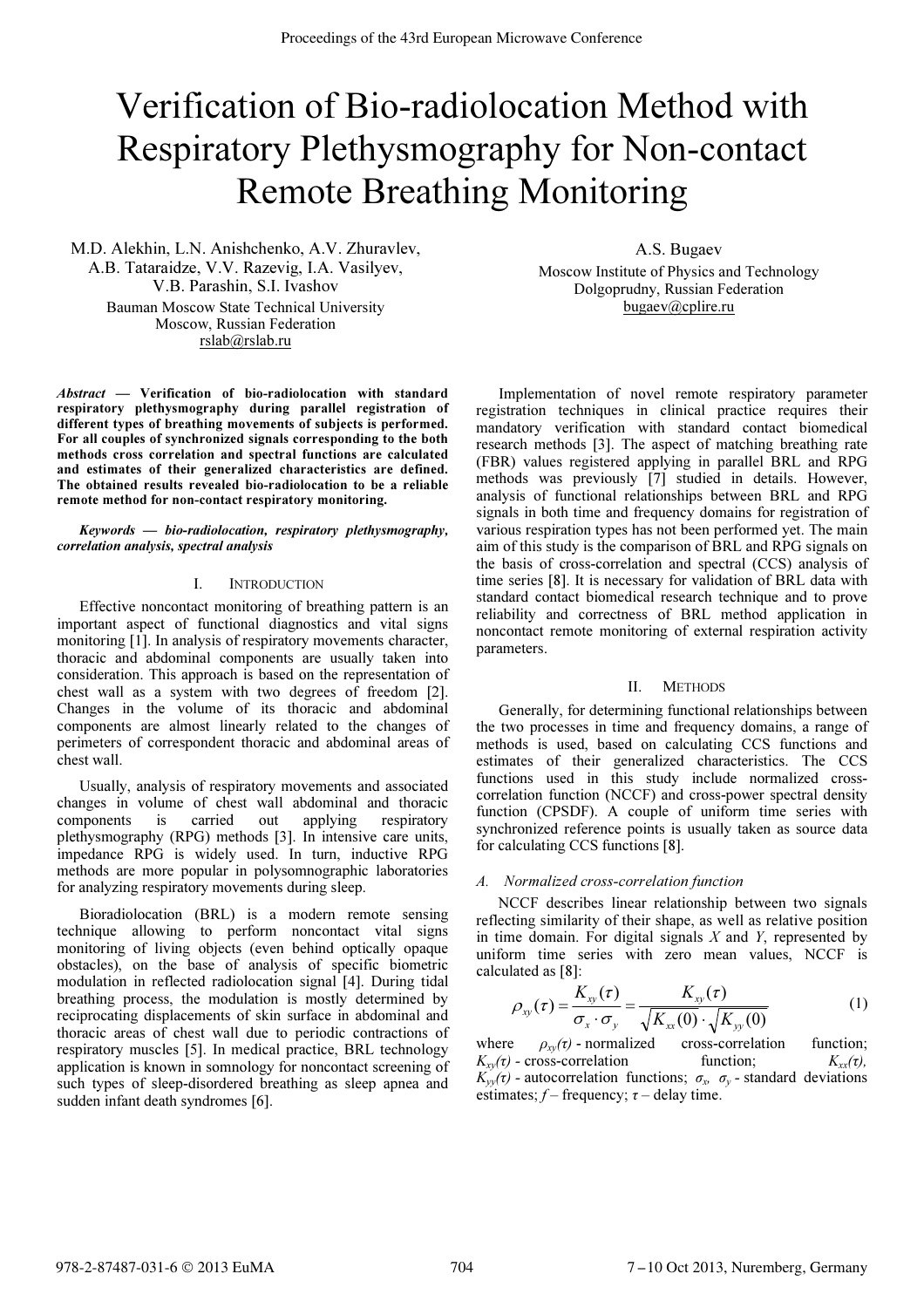The similarity in shape of two signals in time domain is determined by cross-correlation coefficient  $\rho_c$ , which is value of NCCF at zero time delay [8]:

$$
\rho_C = \rho_{xy}(0) = \frac{K_{xy}(0)}{\sigma_x \cdot \sigma_y} \tag{2}
$$

## B. Cross-power spectral density function

CPSDF for two signals  $X$  and  $Y$  is expressed through the NCCF as follows [8]:

$$
P_{xy}(f) = 4 \left[ \sum_{\tau=0}^{T} \rho_{xy}(\tau) \cdot e^{-j2\pi ft} \right]
$$
 (3)

where  $P_{xy}(f)$  – cross-spectral power density function;  $\rho_{xy}(\tau)$  - normalized cross-correlation function;  $\dot{f}$  – frequency; T – the length of the analyzed time period;  $\tau$  – delay time; t – current time.

Knowing the maximum value of  $P_{max}$  for corresponding  $f_o$ , frequency band  $B_{ef} = f_o \pm \Delta f_{ef}$  can be determined, in which the main cross-power spectral density of the two processes is concentrated, where  $\Delta f_{ef}$  is effective width of cross-spectrum in the neighborhood of the extreme frequency  $f_0$  [8]:

$$
\Delta f_{ef} = \frac{\rho_{xy}(0)}{2\pi \cdot 4 \cdot P_{\text{max}}} = \frac{\rho_{\kappa}}{8\pi \cdot P_{xy}(f_o)}
$$
(4)

## III. EXPERIMENT

Three normal male subjects with no respiratory pathologies (age 22–24 years, height 170–176 cm, weight 64–82 kg) participated in the experiments for comparing BRL and RPG signals. The studies were carried out on the base of Laboratory of Cardiorespiratory System Physiology and Biomechanics of State Scientific Center of Russian Federation-Institute of Biomedical Problems of Russian Academy of Sciences [9].

#### A. Equipment

BioRascan multifrequency BRL system with a continuouswave signal and step frequency modulation, developed at Remote Sensing Laboratory of Bauman Moscow State Technical University, was used in the experiments. The unit has 16 operating frequencies in the range from 3.6 to 4.0 GHz. The received signal is filtered by means of an active analog filter with a bandwidth 0.03–5.00 Hz. The sampling rate is 52.1 Hz. Data are recorded in two quadratures. The BRL signal power flux density is 1.36  $\mu$ W/cm<sup>2</sup>, which grants safety for both patients and medical staff during cardiovascular and respiratory monitoring with BioRascan BRL system application [10].

When comparing BRL and RPG methods during simultaneous data registration, "Respiration-1" instrumental complex (developed by "Biophyspribor" of Federal Medical-Biological Agency of Russian Federation) was applied for RPG recording. Specialized abdominal and thoracic belt monitors with integrated rheostat-based perimetric sensors were used for registering the respiratory movements of subjects. Signal sampling rate in both cases is 250 Hz. Previously, "Respiration-1" instrumental complex was used in biomedical research program on the Russian Orbital Segment of the International Space Station [11].

### B. Experimentation

During the set of experiments, a subject was placed on a prepared couch, lying on his back, arms along his sides (Fig. 1). Using a tripod, the BioRascan antenna unit was mounted at a distance of 1.0 m from the subject, directed towards his chest wall area. The thoracic RPG monitor was attached at the middle of the sternum, the abdominal one, at the hypochondrium, passing above the navel. Each experimental recording started with a deep breath to subsequently perform peak-to-peak synchronization of BRL and RPG signals during further stages of CCS analysis.



Figure 1. Parallel registration of BRL and RPG signals during experiment.

An effect of RPG belt perimetric monitors on receiving BRL signal was preliminary estimated. Test signals were recorded: without RPG belt monitors, separately with abdominal and thoracic RPG belt monitors, and with both monitors. No significant changes in the quality of received BRL data were identified in each case according to the results of visual analysis of typical registered BRL signals. Thus, it can be concluded that the presence of RPG belt monitors on the body does not cause significant distortion of the received BRL signal in simultaneous registration of BRL and RPG data.

During the experiment, each of the subjects performed three types of respiratory movements:

- A spontaneous breathing (6 to 15 breaths per minute);
- B rapid breathing (16 to 30 breaths per minute);
- C breath holding after a deep breath, followed by continued respiration (Fig.2).



Figure 2. Typical BRL and RPG signals for breath holding episode (a - BRL signal, b - RPG signal).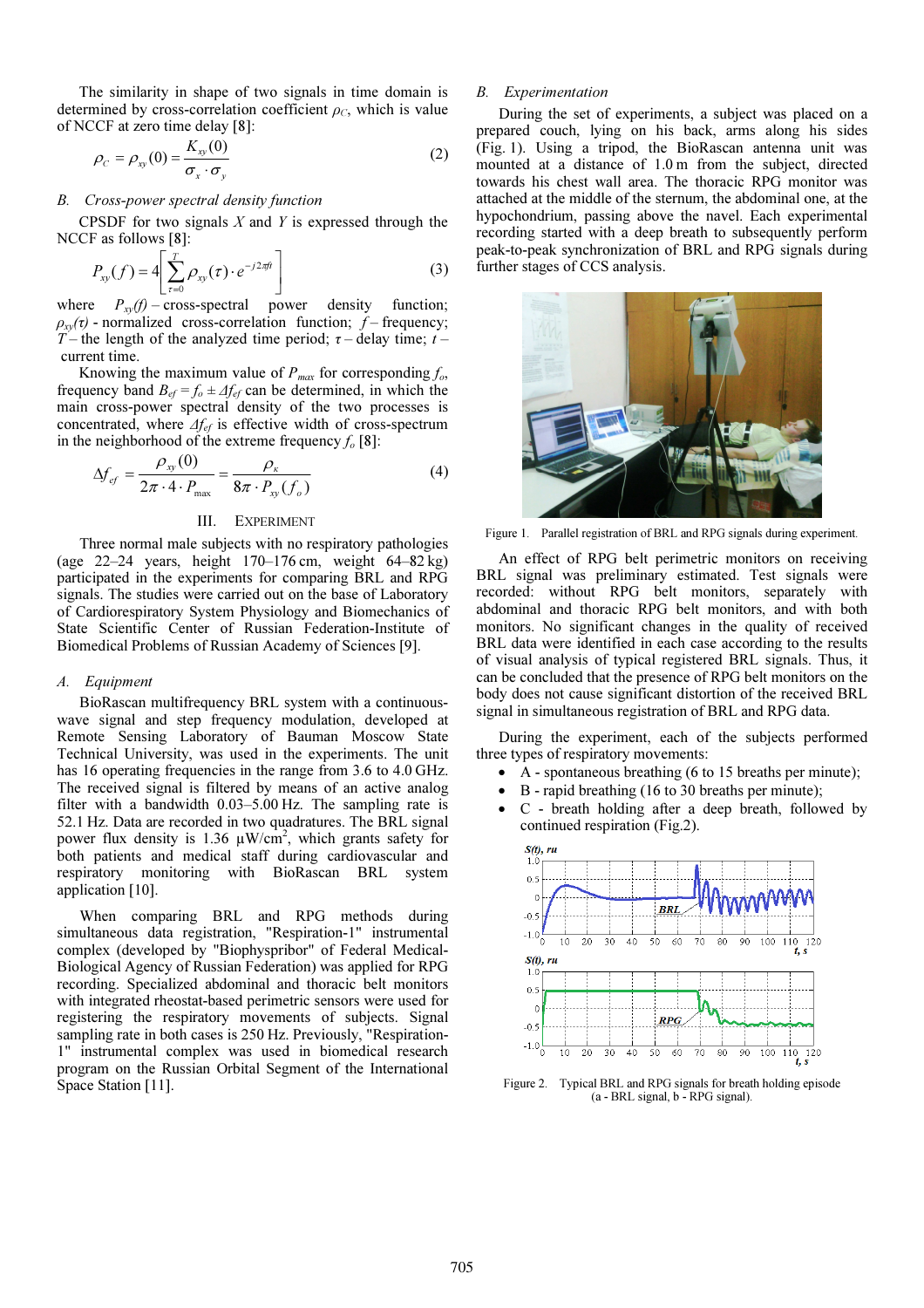It should be pointed out that correct and effective registration of respiration arrests during sleep for longer than 10 seconds is an important aspect of central sleep apnea screening and is essential in preventive diagnostics of sudden infant death syndrome [12].

In horizontal position (lying on the back), abdominal type of respiration is prevalent. Reciprocating displacements of skin surface in abdominal area mostly contribute to BRL signal during tidal breathing [13]. For this reason, in performing CCS analysis, source data from RPG belt abdominal monitor and BRL signal quadrature on operating frequency of 3.6 GHz were compared.

## IV. DATA PROCESSING

In the structure of data processing algorithm for CCS analysis of BRL and RPG signals the following stages can be pointed out:

- pre-processing (resampling; smoothing; Znormalization; synchronization of reference points);
- forming two-dimensional arrays of data for couples of BRL and RPG signal realizations;
- construction and analysis of FBR correlation field registered with both BRL and RPG methods;
- calculation and analysis of CCS functions (NCCF; CPSDF);
- calculation of estimates of generalized characteristics for CCS functions;
- interpretation and analysis of results.

MATLAB software was used for performing all the data processing routines [14].

## A. Pre-processing

For each couple of BRL and RPG signals pre-processing was performed (Fig. 3), including the following stages:

- resampling of source data using linear interpolation method to set BRL and RPG signals to common sampling rate of 10.0 Hz;
- smoothing the resulting uniform time series using fivepoint moving average filter to avoid possible highfrequency fluctuations and random bursts of data;
- Z-normalization;
- synchronization of reference points for couples of BRL and RPG signals to form two-dimensional uniform arrays of data for further CCS analysis.



Figure 3. Typical BRL and RPG signals after pre-processing (A - spontaneous breathing, B - rapid breathing).

## B. Analysis of correlation field for breathing rates values

For preliminarily determination of relationship between FBR values obtained from BRL and RPG data, a correlation field was constructed (Fig. 4). Each FBR value for BRL and RPG signals realizations was defined as the difference in time between the positions of neighboring peaks, multiplied by the sampling rate  $(f_s = 10.0 \text{ Hz})$ .



Figure 4. Correlation field of BR calculated for BRL and RPG signals (A - spontaneous breathing, B - rapid breathing).

Analysis of the correlation field revealed the strong positive linear relationship between FBR values obtained from BRL and RPG data. Note that it is possible to discriminate spontaneous respiration (typical FBR values in the range 0.12 - 0.23 Hz) and rapid respiration (typical FBR values in the range 0.27 - 0.48 Hz) for all the subjects.

## C. Analysis of normalized cross-correlation function

After forming two-dimensional arrays of uniform meancorrected time series for couples of BRL and RPG signals realizations, NCCFs were calculated (Fig. 5).



Figure 5. Typical NCCFs for couples of BRL and RPG signals (A - spontaneous breathing, B - rapid breathing).

As generalized characteristics of NCCFs cross-correlation coefficients  $\rho_{rb}$  were calculated (Table 1), with values ranging from 0.84 to 0.94 that indicate strong linear relationship between BRL and RPG signals in time domain.

#### D. Analysis of cross-power spectral density function

Calculations of CPSDFs for couples of BRL and RPG signal realizations (Fig. 6) were performed using Welch averaged modified periodograms method [15] suppressing the effect of spectrum side lobes as well as boundary effects and reducing variances of cross-spectral power density estimates.